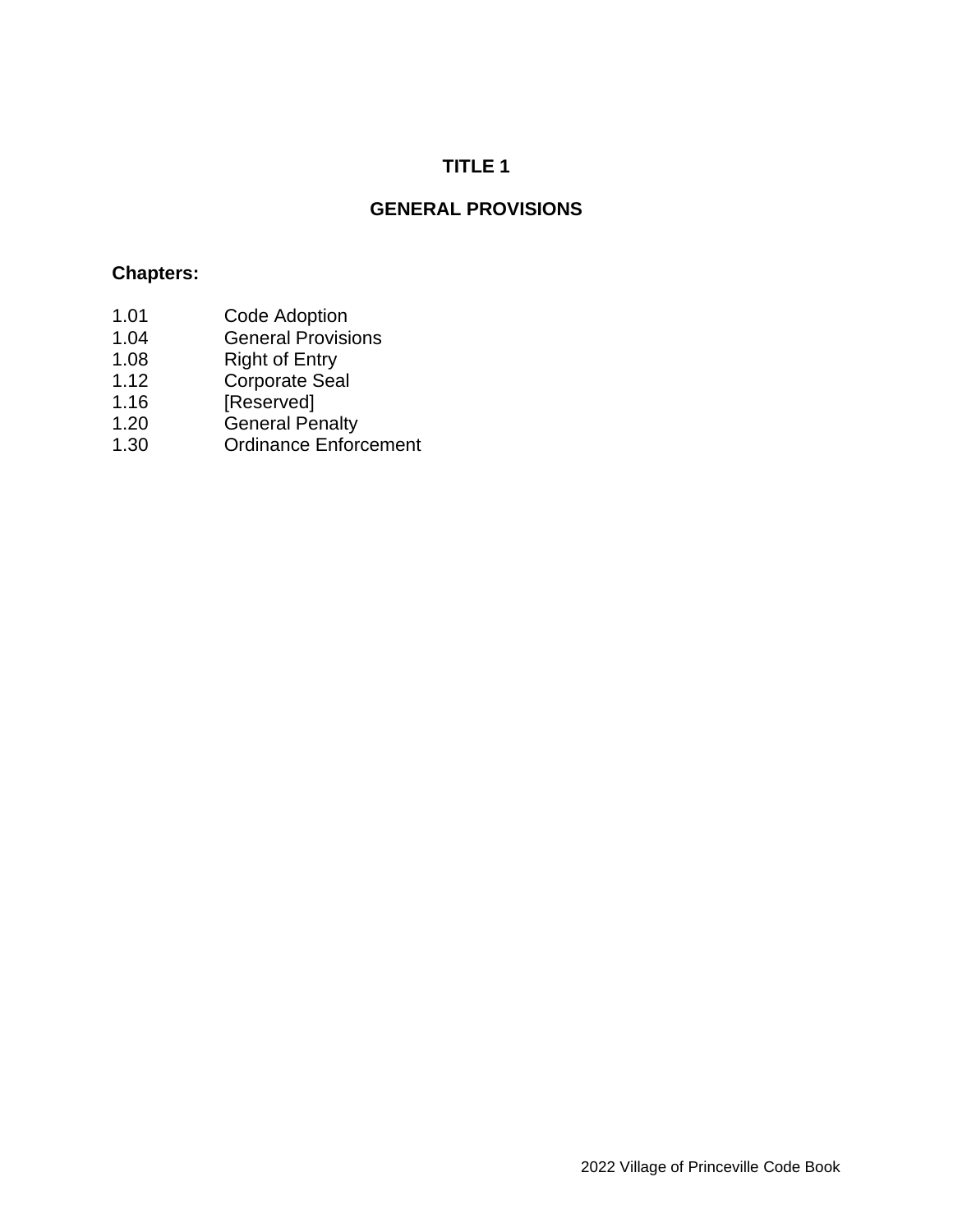### **Code Adoption**

#### **Sections:**

1.01.010 Princeville Village Code

#### **§1.01.010 Princeville Village Code.**

- A. Title. This Village Code is hereby adopted by the Board of Trustees for the Village of Princeville, and the Village Code is hereby declared to be and shall hereafter constitute the official Village Code of the Village of Princeville. This Village Code Book of Ordinances may be known and cited as the Princeville Village Code (the "Code") or the 2020 Princeville Village Code. All prior existing Ordinances dealing with the subjects of any provision of this Village Code are hereby replaced in their entirety by the provisions of this Village Code. The Princeville Village Code is hereby published by authority of the Board of Trustees and shall be kept up to date as provided in Section 1.01.01(b) of this Chapter under the direction of the Village Attorney, acting for said Village Board of Trustees. Any reference to the number of any Section contained herein shall be understood to refer to the position of the same number, its appropriate Chapter and Title heading, and to the general penalty clause relating thereto, as well as to the Section itself, when reference is made to this Princeville Village Code by title in any legal document.
- B. Amendments / Code Book Updates. Any ordinance amending this Village Code shall set forth the Title, Chapter, and Section number of the Section or Sections to be amended or added, and this shall constitute a sufficient compliance with any statutory requirement pertaining to the amendment or revision by ordinance of any part of this Village Code. All such amendments or revisions by ordinance shall be promptly incorporated into all official copies of the Village Code book during an annual update procedure undertaken every January (or as soon as possible thereafter) after the effective date of the 2020 Princeville Village Code, at which time the Village Code Book will be assigned and identified by the year in which the update is completed and will include all prior ordinances effective through the proceeding December 31 date.
- C. Acceptance. This Village Code, as hereby presented in printed form or electronic form made available by the Village shall hereafter be received without further proof in all courts and in all administrative tribunals of this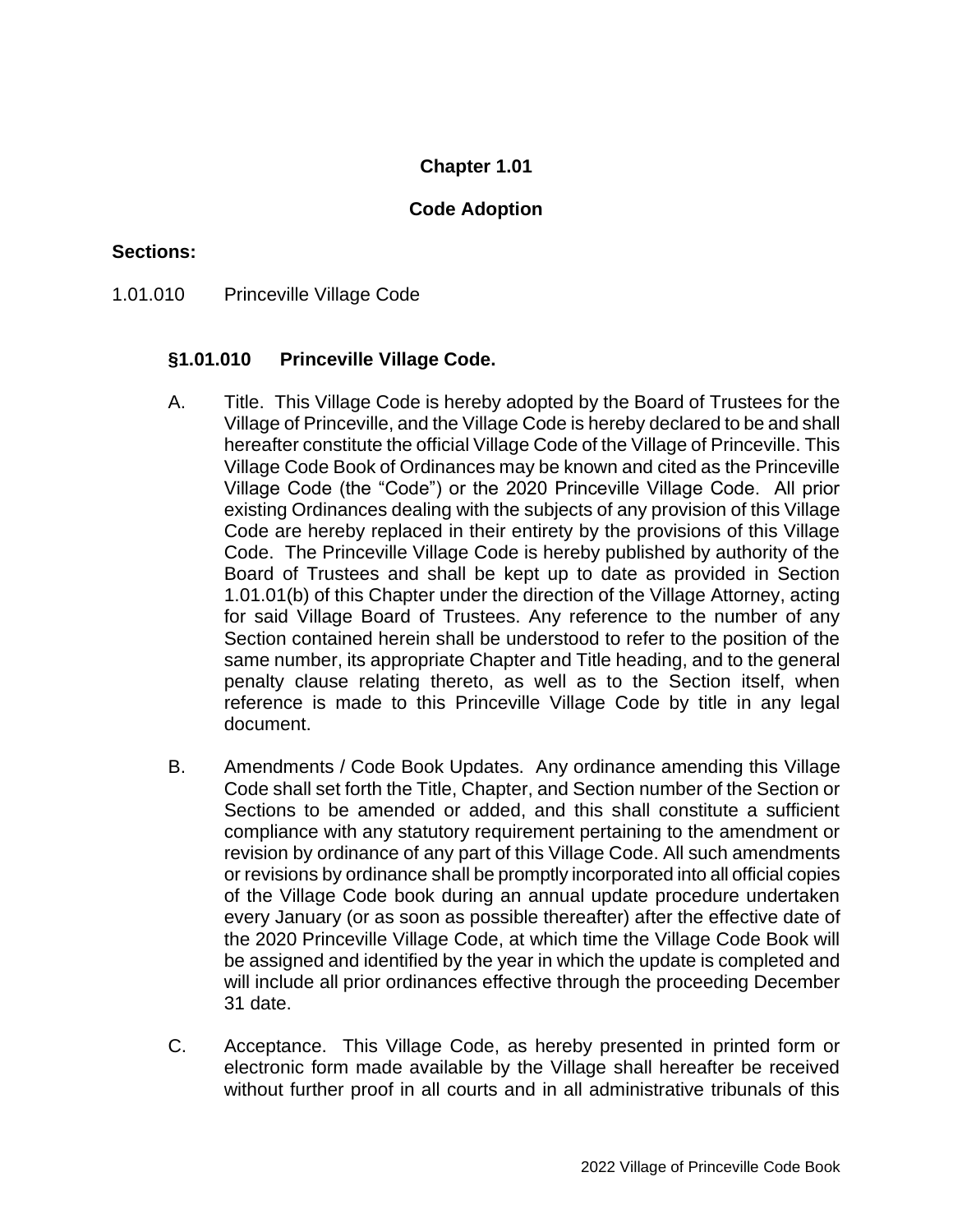State as the ordinances of the Village of general and permanent effect with regard to the subjects covered herein.

- D. Numbering of Sections. Each section number of this Code shall consist of three (3) component parts separated by periods, with the first figure before the first period referring to the Title number, the second figure after the first period referring to the Chapter number, and the last figure referring to the Section number within the Chapter.
- E. Numbering Additions. The decimal system shall be used for all additions and amendments to this Code. When a title, chapter, or section is added, the new title, chapter, or section shall be given a decimal character as provided in this Section.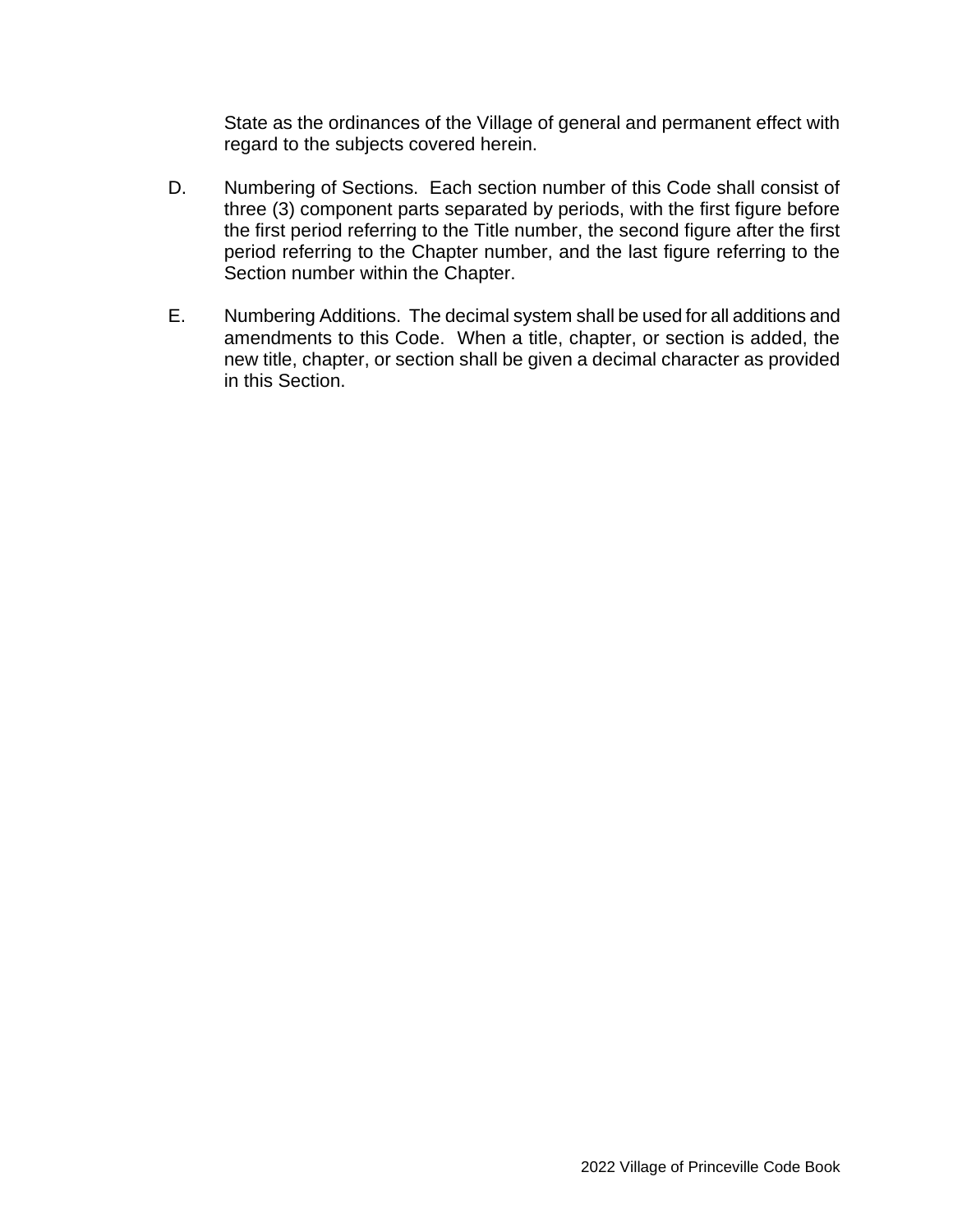### **General Provisions**

#### **Sections:**

- 1.04.010 Definitions
- 1.04.020 Grammatical Interpretation
- 1.04.030 Prohibited Acts Include Causing and Permitting, etc.
- 1.04.040 Construction
- 1.04.050 Repeal Shall Not Revive Any Ordinances

**§1.04.010 Definitions.** The following words and phrases whenever used in the ordinances of the Village of Princeville shall be construed as defined in this Section unless from the context a different meaning is intended or unless a different meaning is specifically defined and more particularly directed to the use of such words or phrases:

"Board" means the Board of Trustees of the Village of Princeville, Peoria County, Illinois. "All its members" or "all councilmembers" means the Village President and the total number of Village Trustees provided by the general laws of the state of Illinois.

"Computation of time" means the time within which an act is to be done. It shall be computed by excluding the first day and including the last day; and if the last day be Sunday or a legal holiday, that day shall be excluded.

"County" means the county of Peoria, Illinois.

"Law" denotes applicable federal law, the Constitution and statutes of the state of Illinois, the ordinances of the Village of Princeville, and when appropriate, any and all rules and regulations which may be promulgated thereunder.

"May" is permissive.

"Month" means a calendar month.

"Must" and "shall". Each is mandatory.

"Oath" shall be construed to include an affirmation or declaration in all cases in which, by law, an affirmation may be substituted for an oath, and in such cases the words "swear" and "sworn" shall be equivalent to the words "affirm" and "affirmed".

"Ordinance" means a law of the Village of Princeville; provided that, a temporary or special law, administrative action, order or directive, may be in the form of a resolution.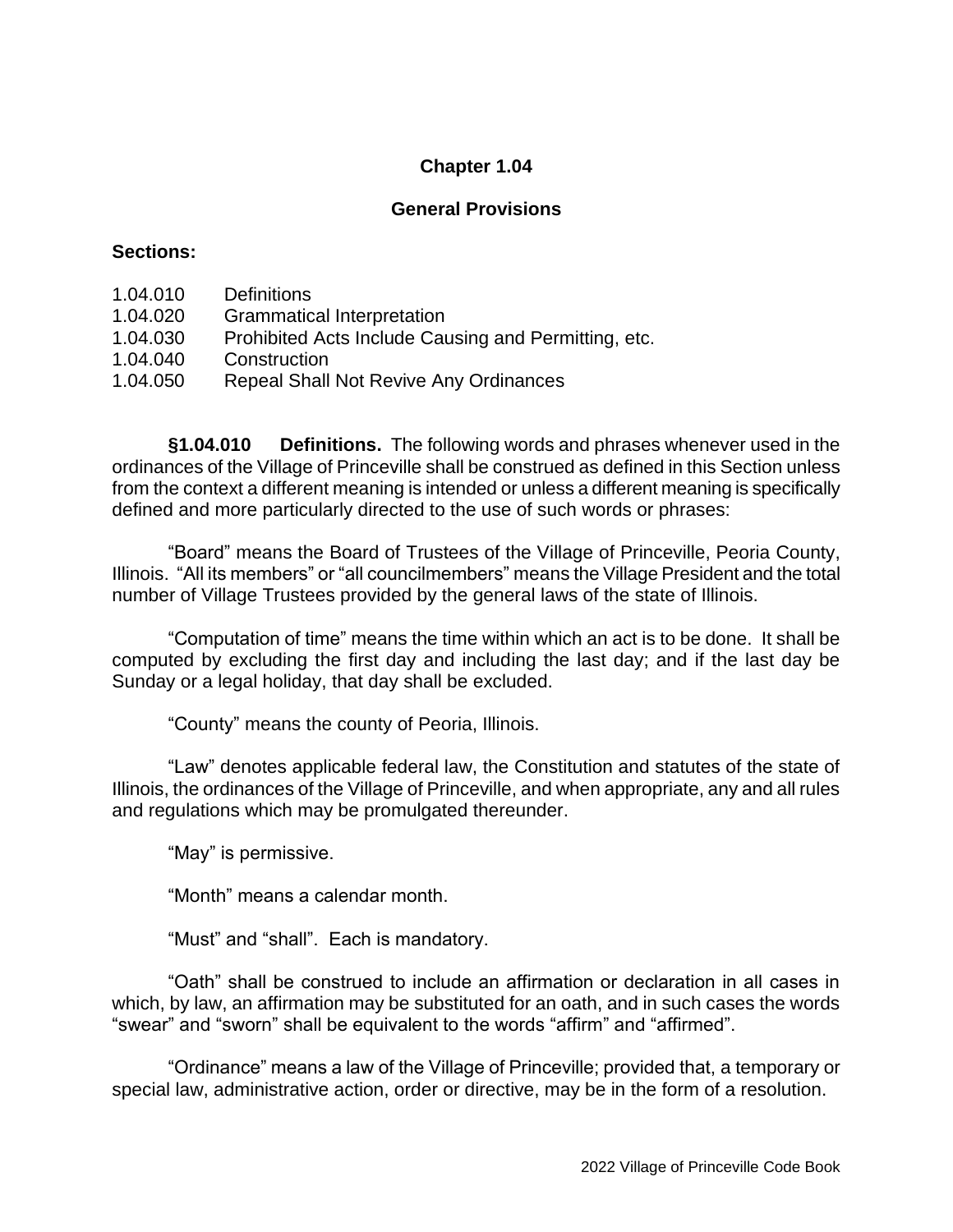"Owner" applied to a building or land includes any part owner, joint owner, tenant in common, joint tenant or tenant by the entirety, of the whole or a part of such building or land.

"Person" means natural person, joint venture, joint stock company, partnership, association, club, company, corporation, business, trust, organization, or the manager, lessee, agent, servant, officer or employee of any of them.

"Personal property" includes money, goods, chattels, things in action and evidences of debt.

"Preceding" and "following" mean next before and next after, respectively.

"Property" includes real and personal property.

"Real property" includes lands, tenements and hereditaments.

"Sidewalk" means that portion of a street between the curbline and the adjacent property line intended for the use of pedestrians.

"State" means the state of Illinois.

"Street" includes all streets, highways, avenues, lanes, alleys, courts, places, squares, curbs, or other public ways in this Village which have been or may hereafter be dedicated and open to the public use, or such other public property so designated in any law of this state.

"Tenant" and "occupant", applied to a building or land, including any person who occupies all or a part of such building or land, whether alone or with others.

"Title of Office". Use of the title of any officers, employee, department, board or commission means that officer, employee, department, board or commission of the Village of Princeville.

"Village" means the Village of Princeville, Peoria County, Illinois, or the area within the territorial limits of the Village of Princeville, Illinois, and such territory outside of the Village over which the Village has jurisdiction or control by virtue of any constitutional or statutory provision.

"Year" means a calendar year.

All words and phrases shall be construed and understood according to the common and approved usage of the language; but technical words and phrases and such others as may have acquired a peculiar and appropriate meaning in the law shall be construed and understood according to such peculiar and appropriate meaning.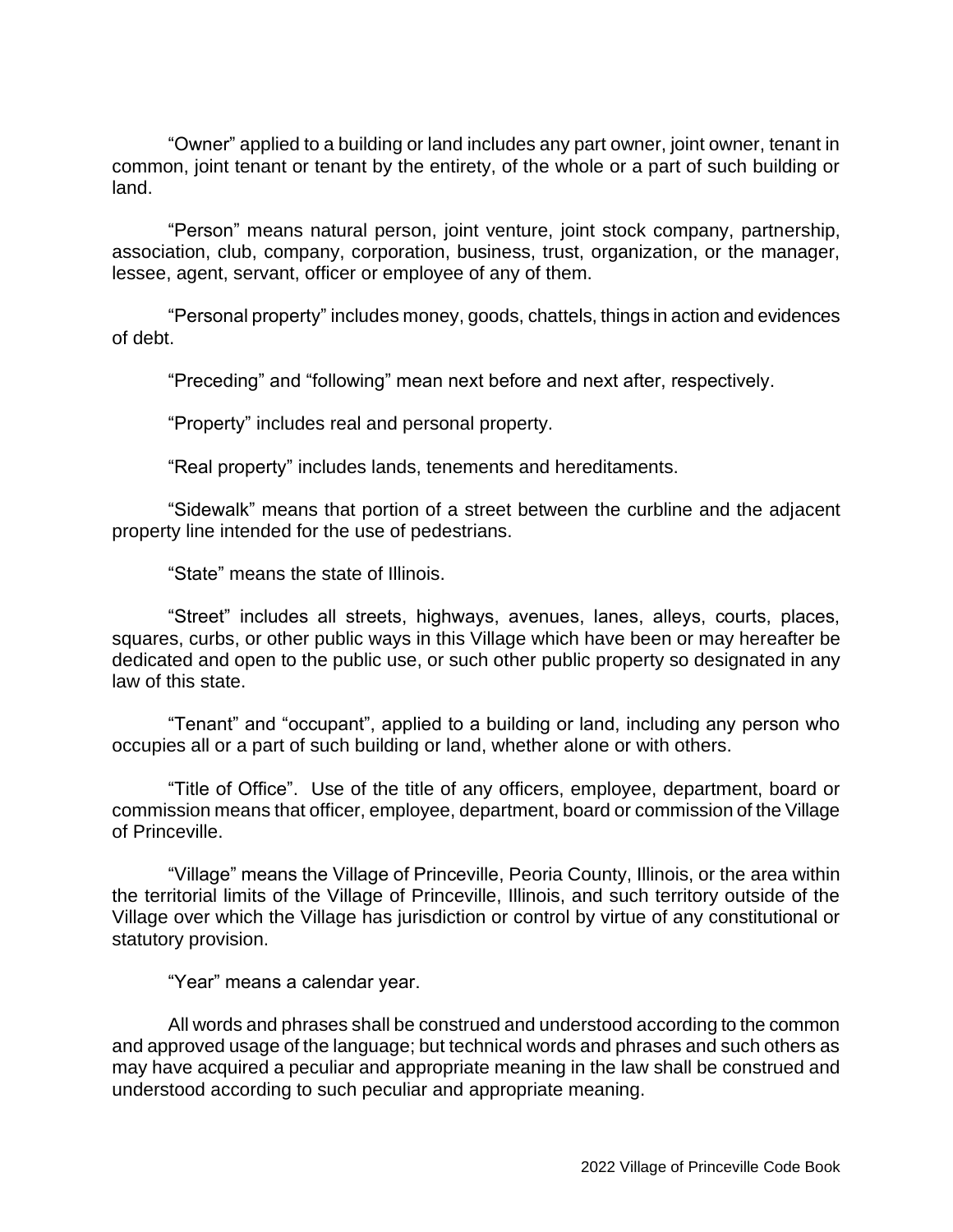When an act is required by an ordinance the same being such that it may be done as well by an agent as by the principal, such requirement shall be construed as to include all such acts performed by an authorized agent.

**§1.04.020 Grammatical Interpretation.** The following grammatical rules shall apply in the ordinances of the Village of Princeville:

- A. Gender. Designation in the form of any gender includes the masculine, feminine and neuter genders.
- B. Singular and Plural. The singular number includes the plural and the plural includes the singular.
- C. Tenses. Words used in the present tense include the past and the future tenses and vice versa, unless manifestly inapplicable.
- D. Use of Words and Phrases. Words and phrases not specifically defined shall be construed according to the context and approved usage of the language.

**§1.04.030 Prohibited Acts Include Causing and Permitting, etc.** Whenever in the ordinances of the Village of Princeville, any act or omission is made unlawful, it shall include causing, allowing, permitting, aiding, abetting, suffering, or concealing the fact of such act or omission.

**§1.04.040 Construction.** The provisions of the ordinances of the Village of Princeville and all proceedings under them are to be construed with a view to effect their objects and to promote justice.

**§1.04.050 Repeal Shall Not Revive Any Ordinances.** The repeal of an ordinance shall not repeal the repealing clause of such ordinance or revive any ordinance which has not been repealed thereby.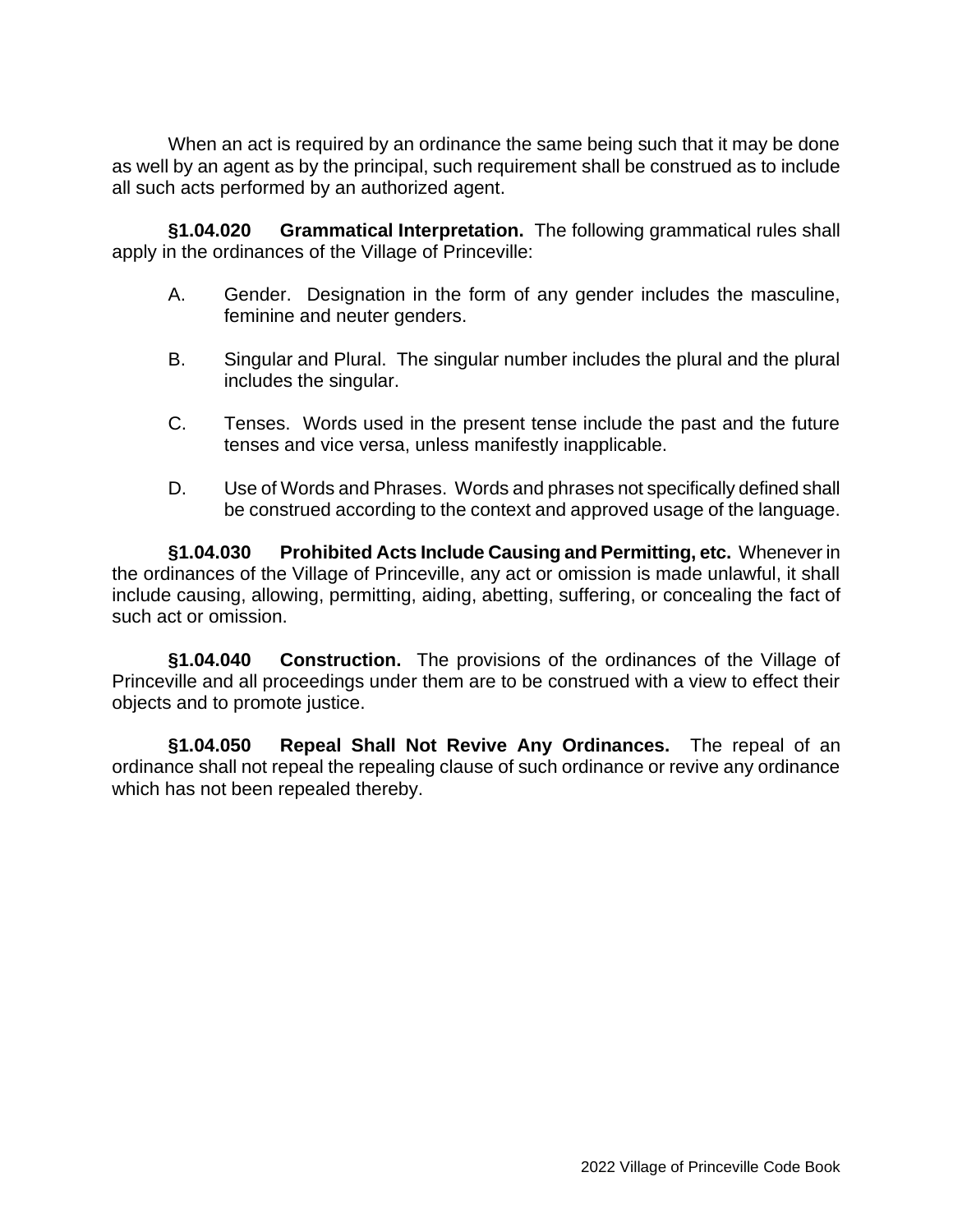#### **Right of Entry**

#### **Sections:**

1.08.010 Right of Entry

**§1.08.010 Right of Entry.** Whenever necessary to make an inspection to enforce any ordinance or resolution, or whenever there is reasonable cause to believe there exists an ordinance or resolution violation in any building or upon any premises within the jurisdiction of the Village, any authorized official of the Village may upon presentation of proper credentials, enter such building or premises at all reasonable times to inspect the same or to perform any duty imposed upon him/her by ordinance; provided, that except in emergency situations or when consent of the owner and/or occupant to the inspection has been otherwise obtained, he/she shall give the owner and/or occupant, if they can be located after reasonable effort, twenty-four (24) hours' written notice of the authorized official's intention to inspect. The notice transmitted to the owner and/or occupant shall state that the property owner has the right to refuse entry and that in the event such entry is refused, inspection may be made only upon issuance of a search warrant by a duly authorized magistrate. In the event the owner and/or occupant refuses entry after such request has been made, the official is empowered to seek assistance from any court of competent jurisdiction in obtaining such entry.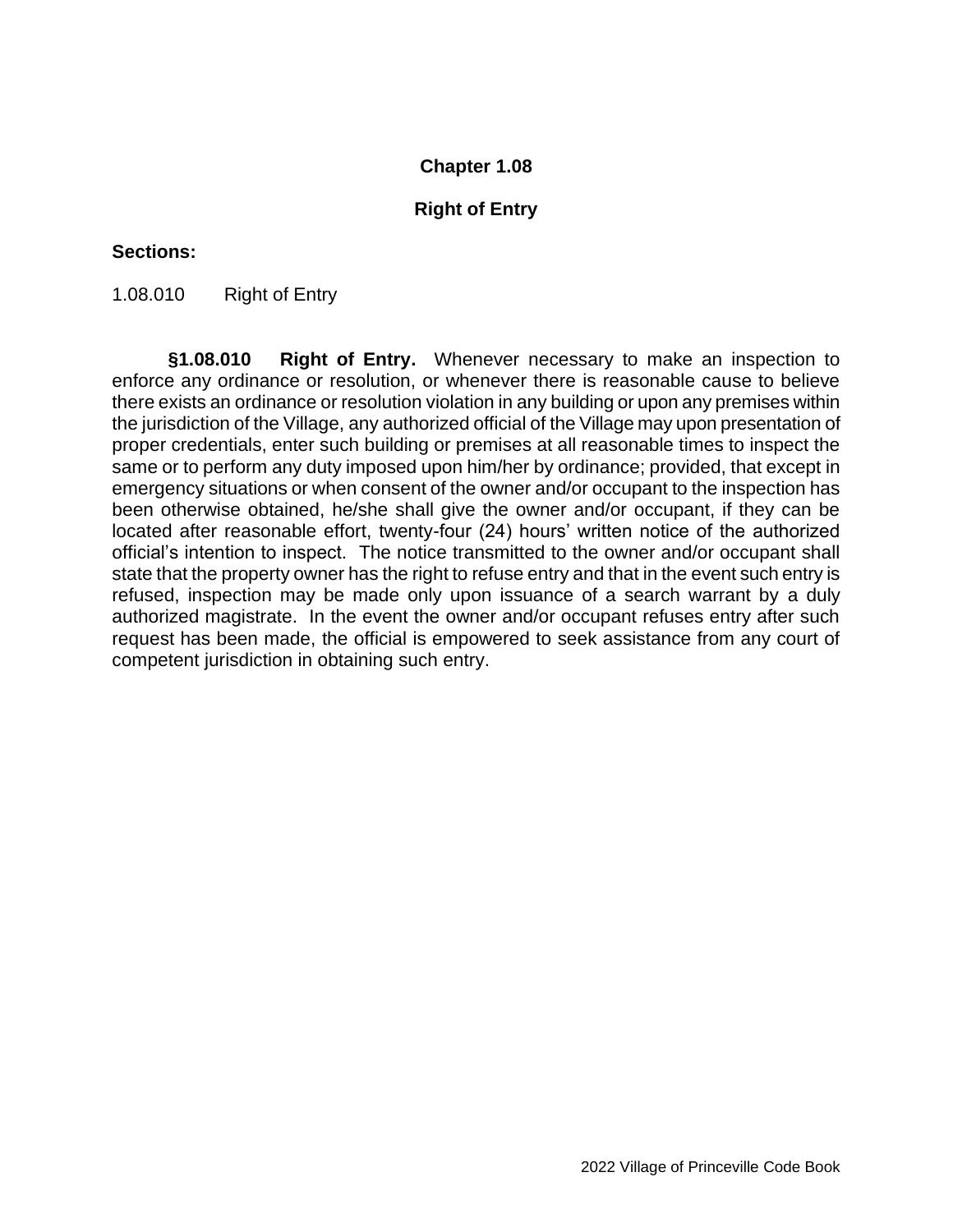## **Corporate Seal**

## **Sections:**

1.12.010 Designated

**§1.12.010 Designated.** The corporate seal of the Village shall be as follows:

A circular disc, with the words "Village of Princeville, Illinois", on the periphery thereof, and with the words "Incorporated 1877", and the further legend "Corporate Seal" enclosed therein.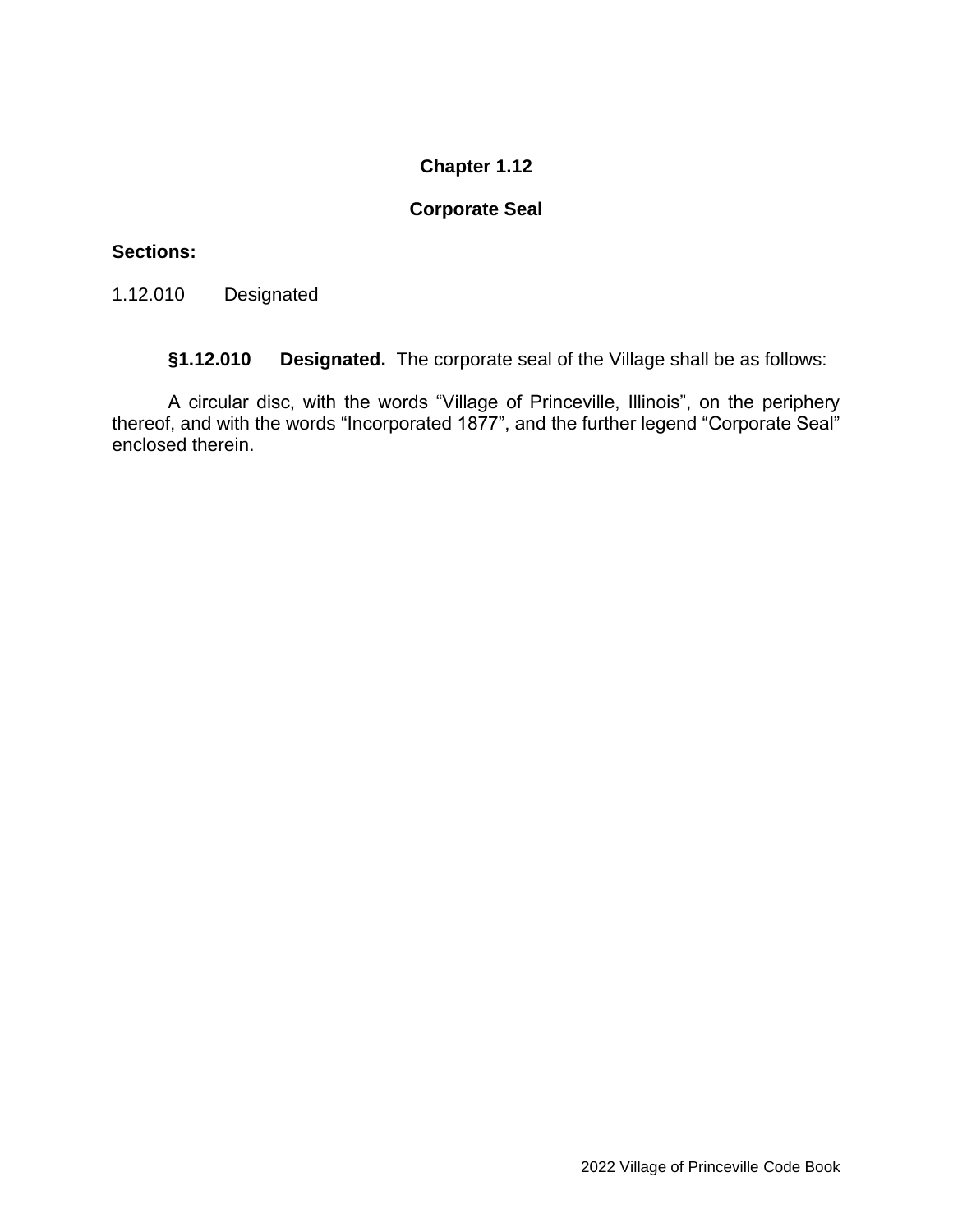**[RESERVED]**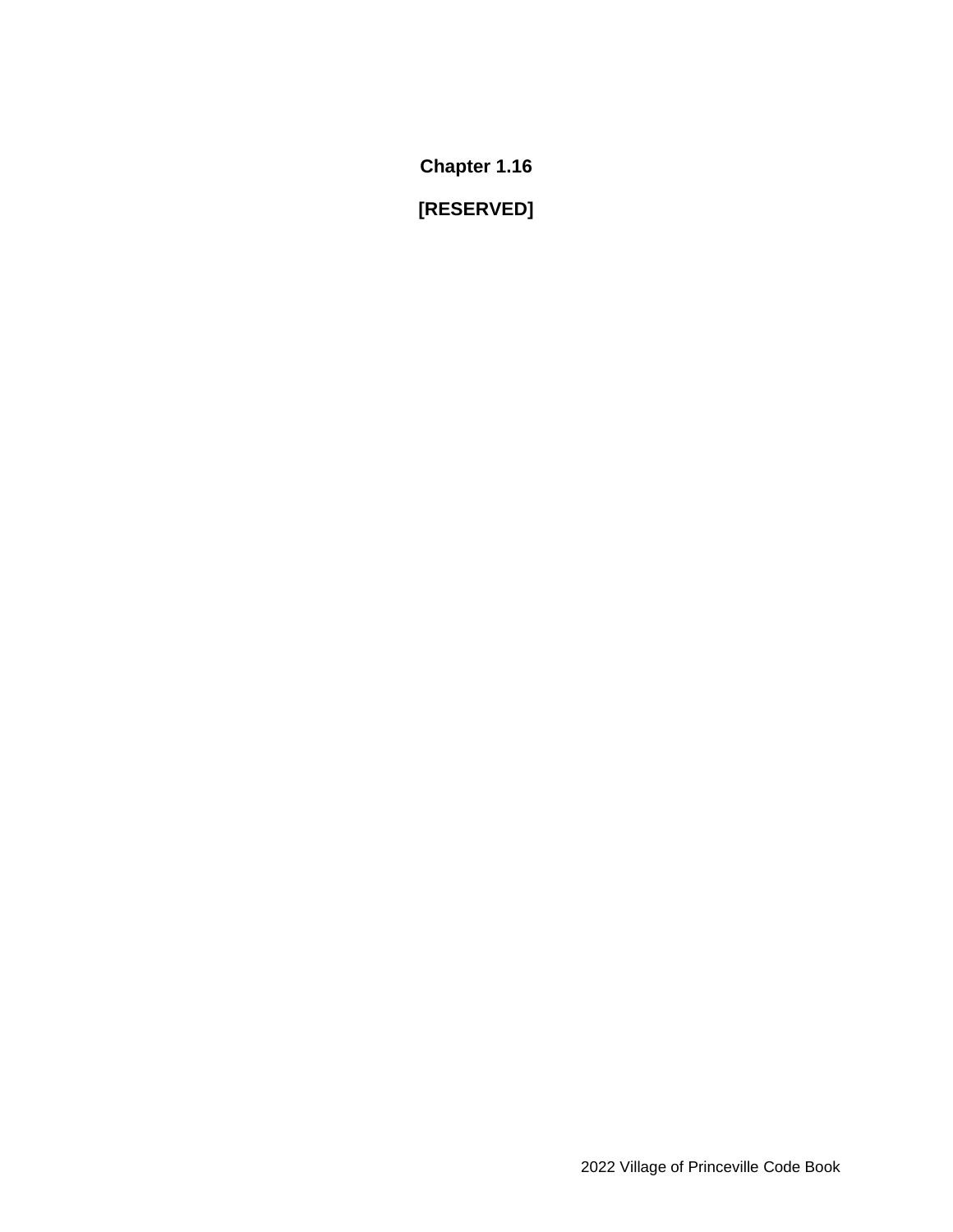### **General Penalty**

#### **Sections:**

1.20.010 Generally

**§1.20.010 Generally.** Any person violating any of the provisions or failing to comply with any of the mandatory requirements of the ordinances of the Village is guilty of a misdemeanor, and except in cases where a different punishment is prescribed by any ordinance of the Village, any person convicted of a misdemeanor under the ordinances of the Village shall be punished by a fine of not more than Seven Hundred Fifty Dollars (\$750.00), or by imprisonment not to exceed six (6) months, or by both such fine and imprisonment.

Additionally, in lieu of a fine or in addition to a fine, any person convicted of violating any section or provision of this Village Code may be required to perform a reasonable amount of public service work, or make restitution for the actual losses, damages, or injuries proximately caused by the conduct of the offender.

Each such person is guilty of a separate offense for each and every day during any portion of which any violation of any provision of the ordinances of the Village is committed, continued or permitted by any such person, and he/she shall be punished accordingly.